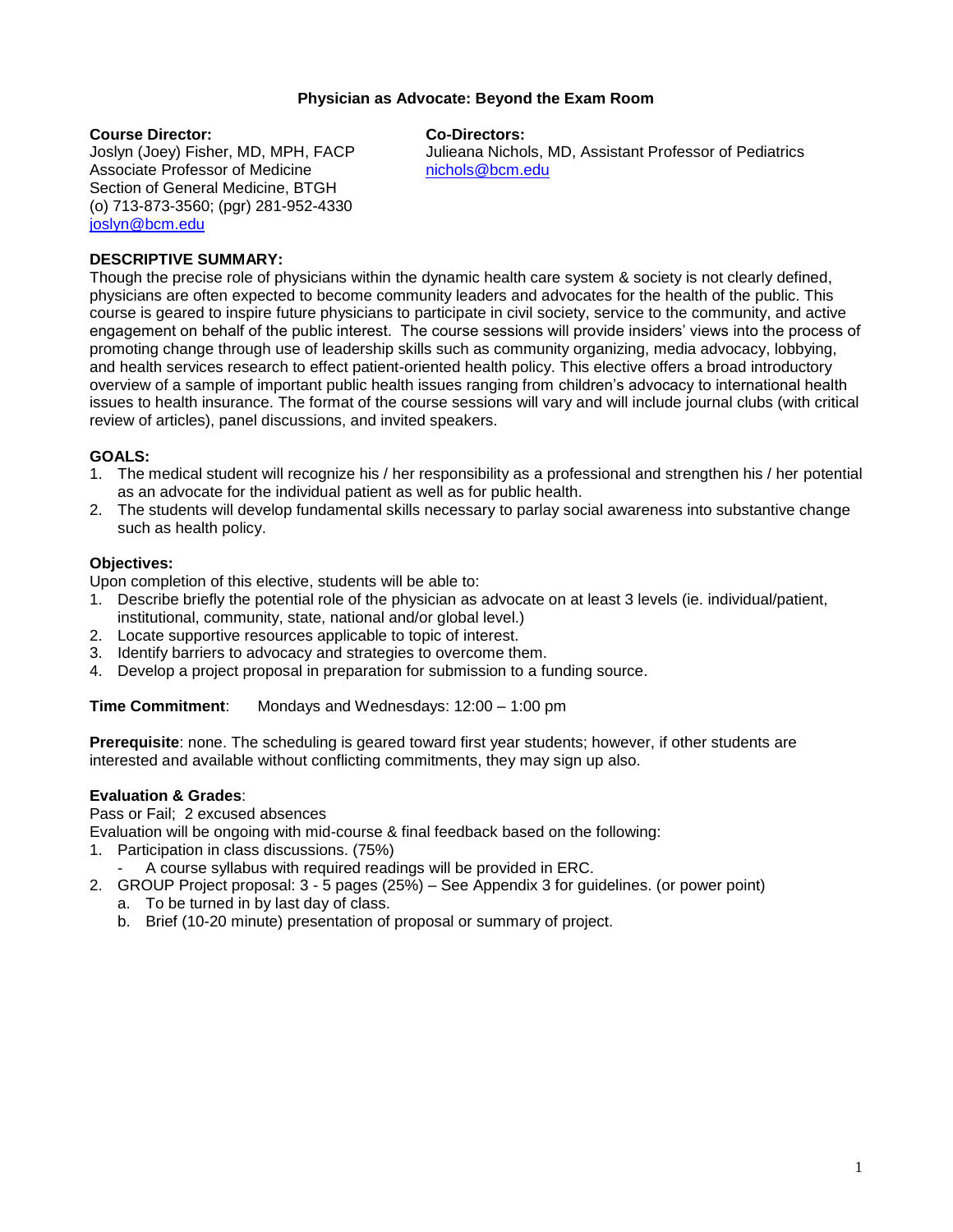# **COURSE OUTLINE / SYLLABUS:**

# **\*\* = Recommended Reading (otherwise – supplementary reading). Copy of syllabus in ERC.**

## **Session 1: Introductions & Overview & Advocacy 101** *(J.Fisher)*

1. Overview/Orientation – Course, Goals, Requirements

• Action Activity: Identify Health Care Issue – start thinking about small groups

Gruen et al. Physician-Citizens – Public Roles and Professional Obligations. JAMA. 2004;291:94-98.

Gruen et al. Public Roles of US Physicians. JAMA. 2006; 296:2467-2475.

Earnest et al. Physician Advocacy: What Is It and How Do We Do It? Acad Med. 2010; 85:63-67.

## **Session 2: Advocacy Throughout Your Training & Connecting with your Legislator** *John Berens, MS3, Other Students from Care of the Underserved Pathway*

 Action Activity: Write letter to decision-maker/policymaker. Objectives:

1. Summarize 5 skills in order to be an effective lobbyist.

2. Identify key steps in preparation for lobbying effort.

Readings:

\*\*Landers SH, Sehgal. How do physicians lobby their members of Congress? Arch Int Med 2000;160:3248-51.

# **Session 3: Advocacy 101 – Identifying the Healthcare Issue**

*Jeffrey Starke, MD, MPH, Professor of Pediatrics <http://childrenatrisk.org/>*

• Action Activity: 2-4 bullet points for background – why issue is important? Objectives:

1. Identify the issues and roles for the physician advocate (or physician-citizen).

2. Describe characteristics & skills for successful advocacy.

Readings:

Children at Risk Report

Silver-Isenstadt A. Times of a Medical Student Activist. JAMA. 1996. 276;1435-37.

Jones R. Declining altruism in medicine. BMJ. 2002; 2:256-7.

Geraghty K. Protecting the public: Frances Oldham Kelsey, MD, PhD (Essay – Professing Medicine 2002)

# **Session 4: Do's & Don't INTERACTING WITH THE MEDIA** *Danielle Ruth Sorelle, Chief Science Editor, Public Affairs, BCM*

Action Activity: Write draft of Op-Ed piece or Letter to Editor.

# Objectives:

1. Identify pertinent venues with which to use media.

2. Describe relevant "do's and don't's" when interacting with representatives with the media.

3. Develop key message about your project for the media.

Readings:

\*\*Example Editorials. \*\* Summary of steps to interacting with media.

Suggested readings:

Wallack L. Dorfman L. Media advocacy: A strategy for advancing policy and promoting health. Health Education Quarterly. 1996; 23(3):293-317.

AMSA reading material.<http://www.amsa.org/resource/>

# **Session 5: Collaborating for Change: Strategies for Community Engagement** *Ann Smith Barnes, MD, MPH, Assistant Professor of Medicine, BCM,*

Director of Weight Management and Disease Prevention, Harris Health System

Action Activity: list key stakeholders

Objectives:

1. List examples of how an organization can be informed by its consumers.

Readings:

\*\*O'Brien et al. Putting children first: The pediatrician as advocate. Contemporary Pediatrics. 1997? 14:103-118. Buck DS**,** Rochon D, Davidson H, McCurdy S, for Members of the CHANGE Committee. Involving homeless persons in the leadership of a health-care organization. *Qual Health Res*. 2004;14:513-525.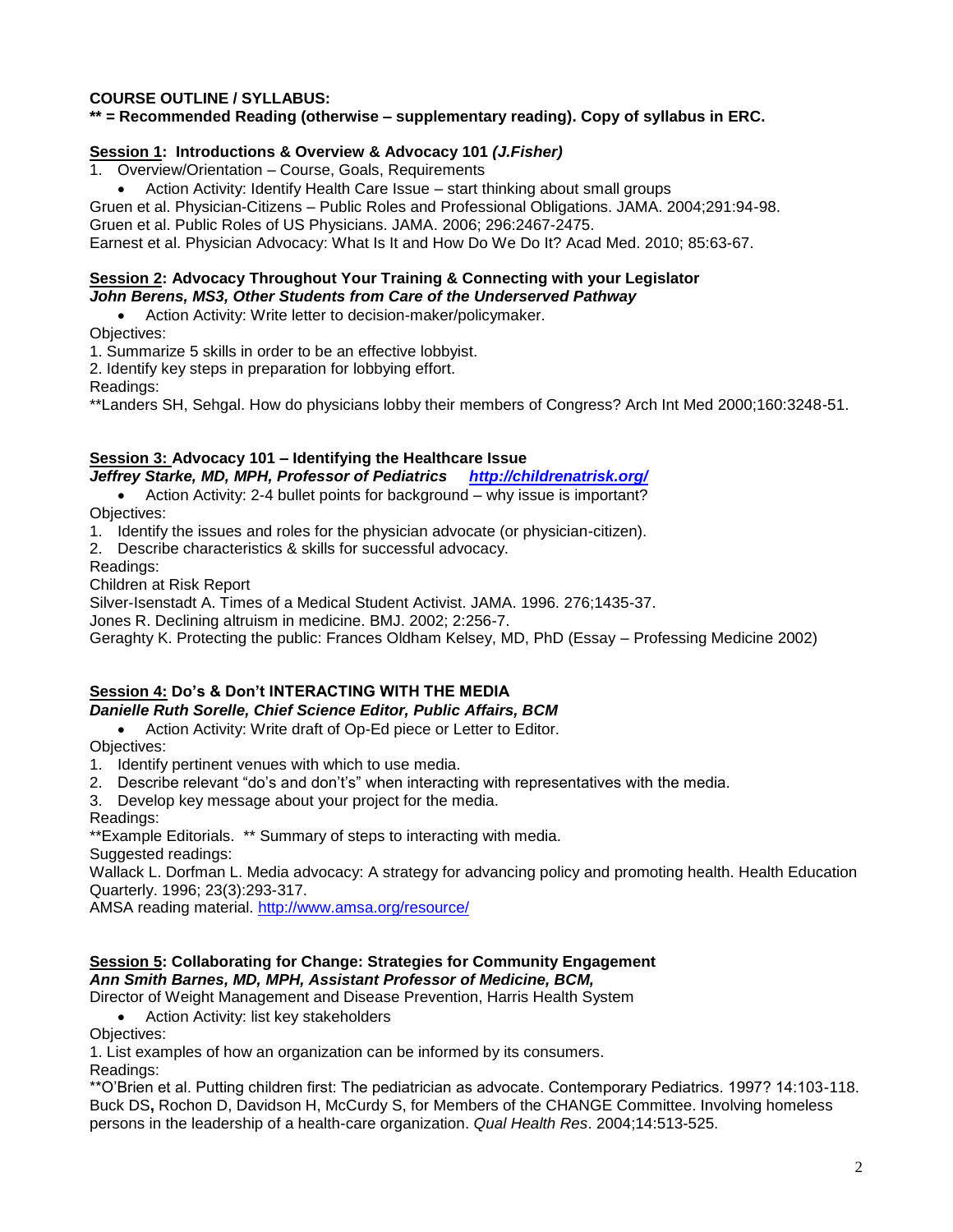# **Session 6:**

## **How to get Free Money - the crazy, mixed-up world of philanthropy** *Matthew Barnes, Consultant*

 Action Activity: Develop a budget for project and find 2-3 potential funding sources Objectives:

- 1. Identify basic skills in developing a budget.
- 2. Recognize foundations' criteria for funding project proposals.

**<http://foundationcenter.org/>**

## **Session 7: Leadership 101** *Lisa Hollier, MD, MPH, Professor of Ob/Gyn, BCM, ACOG Claire Bocchini, MD President, [www.doctorsforchange.org](http://www.doctorsforchange.org/) & Assistant Professor of Pediatrics* **Objectives:**

- 1. Recognize diverse opportunities for community leadership.
- 2. Review steps to becoming a public leader.

# **Session 8: SUSTAINING SELF: MAINTAINING MOMENTUM**

*Scott Basinger, PhD, [scottb@bcm.edu](mailto:scottb@bcm.edu) Associate Dean, MD/PhD program, BCM* Executive Director, [www.hopeand](http://www.hopeandhealingcenter.org/)**healing**center.org/

Objectives:

1. Identify resources to aid in sustaining self in the face of frustration.

Readings:

\*\*Shainafelt TD, et al. Burnout and self-reported patient care in an internal medicine residency program. Ann Intern Med. 2002;136:358-67.

## **Session 9: Program Evaluation: Why it is important & strategies for evaluating advocacy activities** *Geoff Preidis, MD, PHD, co-founder Health Empowering Humanity [http://www.heh.org](http://www.heh.org/)*

## **Session 10: MOCK GRANT REVIEW GROUP PROJECT PROPOSALS & LUNCH & COURSE EVALUATION & FEEDBACK**

1. Project Proposals: Oral Presentation (s) – Power Point or other format

2. Course Evaluation & Feedback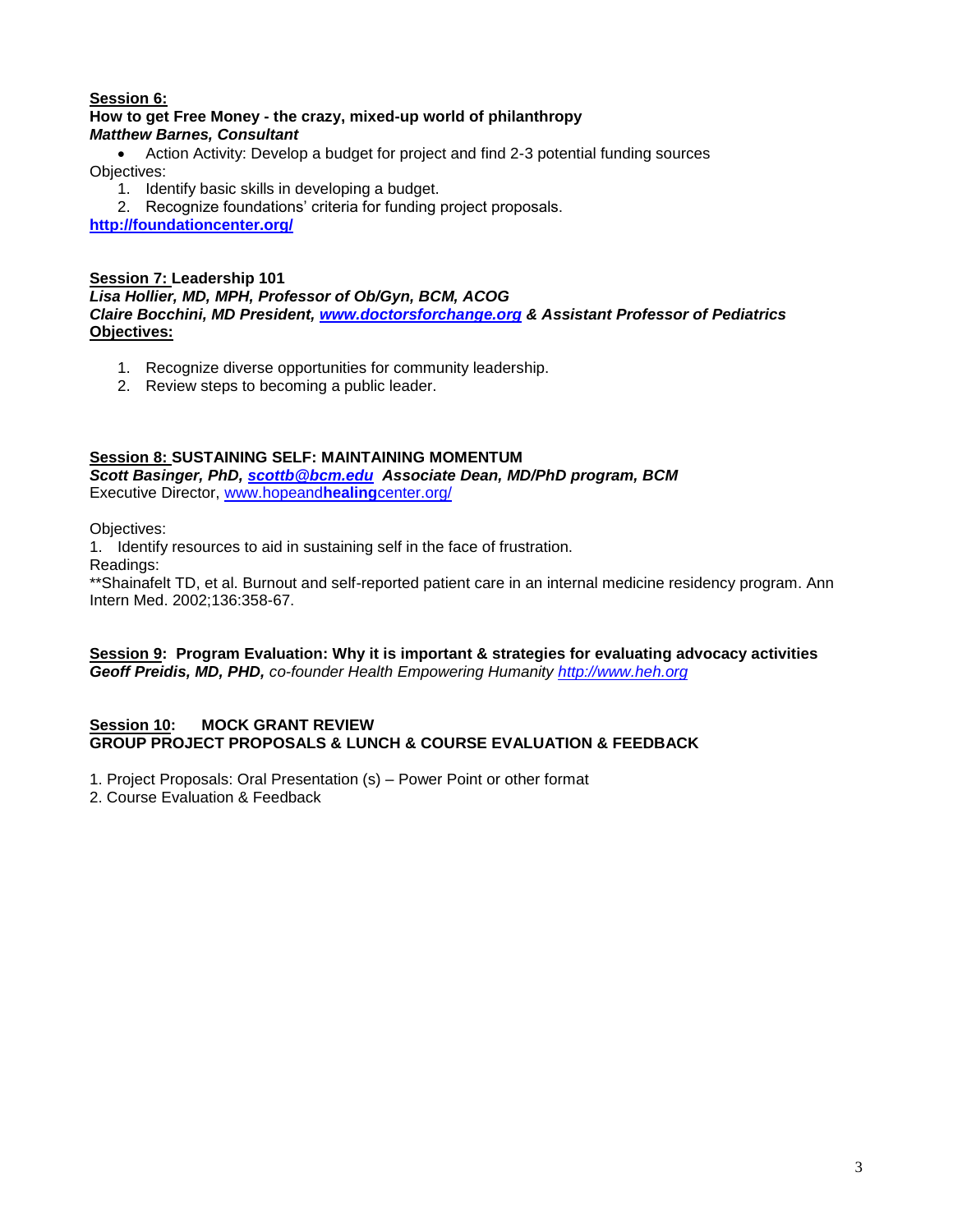#### **APPENDIX 1: OTHER REFERENCE/RESOURCE MATERIALS**

## **Tobacco**

(no authors). Smoking and health: physician responsibility. A statement of the Joint Committee on Smoking and Health. American College of Chest Physicans, American Thoracic Society, Asia Pacific Society of Respirology, Canadian Thoracic Society, European Respiratory Society, and International Union Against Tuberculosis and Lung Disease. Chest. 1995;108(4):1118-21.

Barnes, MM. A mandate for physician activism in the war against tobacco. Arch Fam Med. 1997;6:215-7.

King C, Siegel M. The master settlement agreement with the tobacco industry and cigarette advertising in magazines. N Engl J Med. 2001;345:504-11.

#### **Other / General Advocacy Issues**

Bateman, Neil. A structure for advocacy in Advocacy Skills for Health and Social Care Professionals. 2000. Athenaeum Press. London.

Pearson, SD. Caring and cost: the challenge for physician advocacy. Ann Intern Med. 2000: 133(2):148-53.

Covey SR. Seven Habits of Highly Effective People. (selected sections)

Pan R. Social responsibility: do physicians have special obligations? JAMA. 1990;263(1):139.

Crandall, SJ, Volk Rj, Loemker B. Medical students' attitudes toward providing care for the underserved. Are we training socially responsible physicians? JAMA. 1993; 269(19):2519-23.

Emerson, RW. Man the Reformer in America's Voluntary Spirit, pp 49-52.

Wynia MK, Latham SR, et al. Medical professionalism in society. NEJM. 1999; 341:1612-1616.

Minkler, M. Improving Health through Community Organization and Community Building. Community Organization and Community Building for Health. Rutgers University Press ,1999. Chapter 3, p. 30-48.

#### **International Issues**

Banatvala, N. Public health and humanitarian interventions: developing the evidence base. BMJ 2000; 321:101-105. Moreno, A., Piwowarczyk, L., Grodin, MA. Human rights violations and refugee health. JAMA. 2000;285:1215. Weine, S. From war zone to contact zone: Culture and refugee mental health services. JAMA. 2000; 285:1214.

#### **Homeless**

Gelberg L, Anderson RM, Leake BD. The behavioral model for vulnerable populations: Application to medical use and outcomes for homeless people. Hlth Serv Res. 2000; 34:1273-1302.

Gelberg L. Health, homelessness, and poverty. Arch of Intern Med. 1990; 150(11):2325-30.

Kleinman LC, Perlman J, Freeman H, and Gelberg L. Homing in on the homeless: Assessing the physical health of homeless adults in Los Angeles County using a novel method to obtain physical exam data in a survey. Health Services Research.1996; 31(5): 533-49.

Robertson M, Cousineau M. Health status and access to health services among the urban homeless. Am Jrnl Pub Hlth. 1986; 76(5):561-63.

## **Research**

Gamble VN. Under the Shadow of Tuskegee: African Americans and Health Care. *American Journal of Public Health*, 87: 1773-8, 1997

#### **Websites:**

American College of Physician[s http://www.acponline.org/advocacy/?hpnav](http://www.acponline.org/advocacy/?hpnav) American Medical Association<http://www.ama-assn.org/ama> American Medical Student Associatio[n http://www.amsa.org](http://www.amsa.org/) Physicians for a National Health Progra[m http://www.pnhp.org](http://www.pnhp.org/) Public Citize[n http://www.citizen.org/hrg](http://www.citizen.org/hrg) Universal Health Care Action Network [http://www.uhcan.org](http://www.uhcan.org/) <http://www.aamc.org/advocacy/start.htm> [http://www.sph.uth.tmc.edu/champs/Texas\\_Healthand\\_Policy\\_Links/table\\_of\\_contents.htm](http://www.sph.uth.tmc.edu/champs/Texas_Healthand_Policy_Links/table_of_contents.htm) CU LEADS Health Policy Module at [www.CUAdvocate.org](http://www.cuadvocate.org/) [http://www.patchadams.org/education/healthcare\\_intensive](http://www.patchadams.org/education/healthcare_intensive) or [http://www.patchadams.org/education/medical\\_elective.html](http://www.patchadams.org/education/medical_elective.html) Physicians for a National Health Progra[m www.pnhp.org](http://www.pnhp.org/) Health Care for All Texa[s www.healthcareforalltexas.org](http://www.healthcareforalltexas.org/) Kaiser Family Foundation [www.kff.org](http://www.kff.org/) American Medical Student Associatio[n www.amsa.org](http://www.amsa.org/) Urban Institut[e www.urban.org](http://www.urban.org/) UF resource for help writing opinion editorials <http://www.urel.ufl.edu/media-relations/news-bureau/op-ed-service/> <http://www.urel.ufl.edu/media-relations/news-bureau/op-ed-service/op-ed-tips/> Texas Medical Association <http://www.texmed.org/>